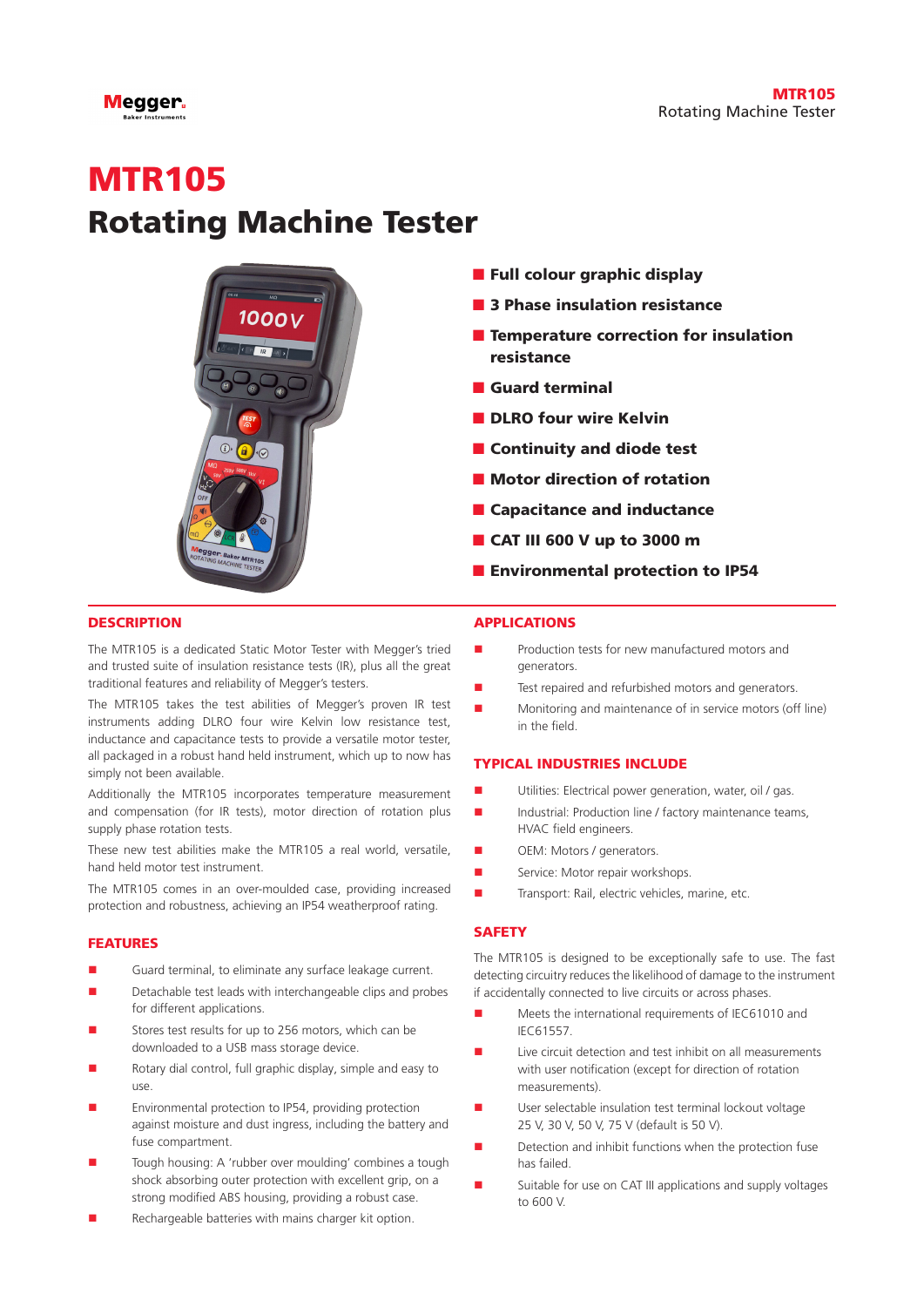

#### INSULATION RESISTANCE TESTS

- Resistance range 100  $Ω$  up to 200  $GΩ$ .
- Supports PI, DAR, Timed and Temperature Compensation.
- Stabilised insulation test voltage accurate to -0% +2% ±2 V, which provides a more accurate test voltage without the risk of over-voltage damage to circuits or components. The output voltage is maintained between 0 and 2% throughout the test range.
- Where a nonstandard test voltage is required, a variable range allows the exact test voltage to be selected from 10 V up to 999 V and is subject to the same stabilised output control.
- Dedicated buzzer button either ON, VISUAL or OFF.
- Adjustable buzzer for minimum resistance limit (0.5 MΩ up to 1000 MΩ).
- Buzzer sounds on test pass.

#### VOLTMETER

- Measures ac 10 mV up to 1000 V; dc 0 to 1000 V; TRMS (15 Hz up to 400 Hz).
- Three phase supply and direction of rotation.

#### CONTINUITY (RESISTANCE) TESTS

- Single automatic resistance range from 0.01 Ω to 1.0 MΩ.
- Automatic test current selection uses the preferred test current for the load resistance under test (200 mA up to  $4 \Omega$ ).
- Bi-directional tests option automatically reverses the current without reconnecting leads.
- Lead resistance compensation (NULL) operates up to 10 Ω of resistance.
- Dedicated buzzer switch either ON, VISUAL or OFF.
- Adjustable buzzer for maximum resistance limit (1  $\Omega$  to 200  $\Omega$  in 12 steps).
- Buzzer sounds on test pass.

#### DLRO FOUR WIRE KELVIN LOW RESISTANCE

- $\blacksquare$  Automatic resistance range from 1 mΩ up to 10 Ω.
- Selectable auto or manual test.
- Bi-direction or single direction.
- Bi-directional tests option automatically reverses the current without reconnecting leads.
- 200 mA test current.

#### MOTOR DIRECTION OF TEST

Tests the direction of rotation of the motor under test and displays the phase sequence on screen.

The connected motor is rotated in one direction and the display shows sequence of the phases of rotation. The motor is next rotated in the opposite direction, the phases are checked again and shown on the display.

#### INDUCTANCE, CAPACITANCE AND RESISTANCE METER (LCR)

Auto inductive, capacitive and resistive test. Frequency selectable to 120 Hz or 1000 Hz. In AUTO mode, the MTR105 automatically determines if the main element of the load is inductive, capacitive or resistive and displays the result on screen.

Selectable inductance and capacitance test.

#### **TEMPERATURE**

Temperature measurement of unit under test, via the supplied thermocouple, allows temperature compensation to be applied in insulation resistance tests.

#### **DISPLAY**

Full colour graphic display makes the MTR105 simple to understand and easy to use.

#### GUARD TERMINAL

The Guard Terminal (G) is a third terminal on the connection panel. Connection of the guard terminal, on certain applications, provides a return path for parallel leakage currents, which could otherwise create significant errors in the insulation measurement. This is especially so for surface contamination of equipment or cables.

#### STORAGE AND DOWNLOAD OF RESULTS

Test results can be downloaded to a USB mass storage device , which can be accessed by connecting to a PC or a Laptop running PowerDB.

#### INSTRUMENT SOFTWARE UPDATES

Occasional information bulletins and software updates may be issued on the Megger web site.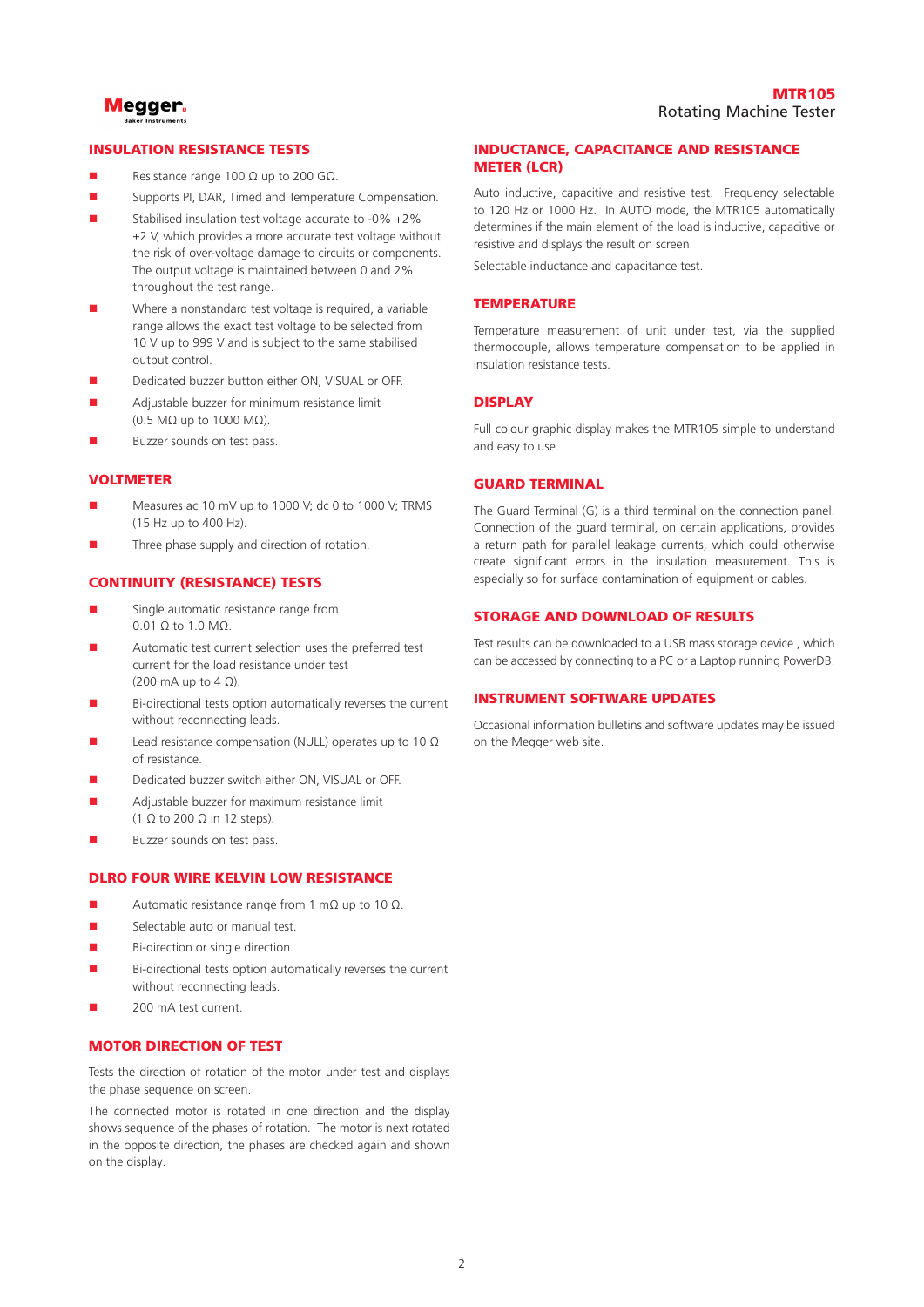

#### SPECIFICATIONS

All quoted accuracies are at 20 °C (68 °F).

#### **Insulation resistance**

| <b>Volts</b>                              | Accuracy                                                                    |
|-------------------------------------------|-----------------------------------------------------------------------------|
| 50 V                                      | 10 G $\Omega$ ±2% ±2 digits ±4.0% per G $\Omega$                            |
| 100 V                                     | 20 GΩ ±2% ±2 digits ±2.0% per GΩ                                            |
| 250 V                                     | 50 G $\Omega$ ±2% ±2 digits ±0.8% per G $\Omega$                            |
| 500 V                                     | 100 G $\Omega$ ±2% ±2 digits ±0.4% per G $\Omega$                           |
| 1000 V                                    | 200 GΩ ±2% ±2 digits ±0.2% per GΩ                                           |
| Polarisation index (PI):                  | 10 min / 1 minute ratio                                                     |
| <b>Dielectric absorption ratio (DAR):</b> |                                                                             |
|                                           | User configurable 15 s or 30 s t1                                           |
|                                           | start time with t2 fixed at 60 s                                            |
| <b>Guard terminal performance</b>         |                                                                             |
|                                           | <5% error at 500 kΩ parallel circuit<br>resistance with 100 MQ load         |
| <b>Resolution</b>                         | $0.1 \text{ k}\Omega$                                                       |
|                                           | <b>Short circuit/charge current</b> $2 \text{ mA } +0\% -50\%$ (IEC61557-2) |
| Terminal voltage accuracy                 |                                                                             |
|                                           | $-0\% +2\% +2$ V                                                            |
| <b>Test current</b>                       | 1 mA at min. pass value of insulation<br>to a max. of 2 mA                  |
| <b>Operation range</b>                    | 0.10 MΩ to 1.0 GΩ (IEC61557-2)                                              |

**Leakage current display** 0.1 uA resolution 10% (±3 digits) **Voltage display** ±3% ±2 digits ±0.5% of rated voltage

**Note:** Above specifications only apply when high quality silicone leads are being used - as supplied with the instrument.

| $0.01$ Q to 1 MQ<br>(0 to 1000 k $\Omega$ analogue scale)                                                  |
|------------------------------------------------------------------------------------------------------------|
| $\pm$ 3% $\pm$ 2 digits (0 to 99.9 $\Omega$ )<br>$\pm 5\%$ $\pm 2$ digits (100 $\Omega$ - 500 k $\Omega$ ) |
| 200 mA (-0 mA +20 mA)<br>$(0.01 \Omega - 4 \Omega)$                                                        |
| Single or Dual (factory default) polarity                                                                  |
| Null up to 10 $\Omega$                                                                                     |
| 20 mA and 200 mA                                                                                           |
|                                                                                                            |

## Capacitance<br>Range

### **Voltmeter**<br>Range

|                             | <b>TRMS</b> sinusoidal                                                                   |
|-----------------------------|------------------------------------------------------------------------------------------|
| Accuracy                    | dc: $\pm 2\% \pm 2$ dic<br>$ac: \pm 2\% \pm 2$ dic<br>$(10 \text{ mV} - 1000 \text{ V})$ |
| <b>Frequency range</b>      | 15 - 400 Hz (50                                                                          |
| <b>Frequency resolution</b> | $0.1$ Hz                                                                                 |
| <b>Frequency accuracy</b>   | $\pm 0.5\% \pm 1$ digit                                                                  |
| <b>Diode Test</b>           | Diode test accur<br>0.01 V to 3.00 \                                                     |
| Del anotario de la marco    | $0.00111 - 2.001$                                                                        |

### **Range** 0.1 nF - 1 mF **Accuracy** ±5.0% ±2 digits (1 nF - 10 μF)

**Range** dc: 0 - 1000 V ac: 10 mV - 1000 V  $\frac{1}{15}$  sinusoidal (15 Hz - 400 Hz) **Accuracy** dc: ± 2% ±2 digits (0 - 1000 V)  $2\% \pm 2$  digits  $\frac{1}{2}$  / $\frac{1}{2}$  angles  $\frac{1}{2}$  TRMS) **Frequency range** 15 - 400 Hz (50 mV - 1000 V) **Diode Test Diode** test accuracy:  $\pm 2\% \pm 2$  digits 0.01 V to 3.00 V **Display range**: 0.00 V to 3.00 V

#### MTR105 Rotating Machine Tester

#### Temperature measurement and compensation

| Thermocouple               | Type T (Type K and Type J)                                                                                     |
|----------------------------|----------------------------------------------------------------------------------------------------------------|
| Thermocouple range         | -20 °C to 200 °C (4 °F - 392 °F)                                                                               |
| Instrument range           | -20 °C to 1000 °C (4 °F - 1832 °F)                                                                             |
| Instrument resolution      | 0.1 °C (0.18 °F)                                                                                               |
| <b>Instrument accuracy</b> | $\pm$ 1.0 °C $\pm$ 20 digits (1.8 °F). (Basic<br>accuracy stated assumes forward and<br>reverse measurements.) |

#### DLRO four wire Kelvin low resistance

| <b>Test current</b> | 200 mA dc                                                                                          |
|---------------------|----------------------------------------------------------------------------------------------------|
| Range               | 1 mQ to 10 $\Omega$                                                                                |
| <b>Resolution</b>   | $0.01 \text{ m}\Omega$                                                                             |
| Accuracy            | $\pm$ 0.25% rdg. $\pm$ 10 digits, accuracy<br>stated includes forward and reverse<br>measurements. |

#### Inductance

**Instrument accuracy**

| Range  | <b>Accuracy</b>                       | <b>Test Frequency</b> |
|--------|---------------------------------------|-----------------------|
| 1H     | $\pm$ (0.7 % +(Lx/10000) % +5 digits) | 1 kHz                 |
| 200 mH | $\pm$ (1.0 % +(Lx/10000) % +5 digits) | 120 Hz                |
|        | $\pm$ (0.7 % +(Lx/10000) % +5 digits) | 1 kHz                 |
| 20 mH  | $\pm$ (2.0 % +(Lx/10000) % +5 digits) | 120 Hz                |
|        | $\pm$ (1.2 % +(Lx/10000) % +5 digits) | $1$ kHz               |
| 2 mH   | $\pm$ (2.0 % +(Lx/10000) % +5 digits) | 1 kHz only            |

#### Results storage

| nesurts storage                |                                                                                                                                                                                                         |
|--------------------------------|---------------------------------------------------------------------------------------------------------------------------------------------------------------------------------------------------------|
| Storage capacity               | 256 motor results<br>(date / time stamped)                                                                                                                                                              |
| Data download                  | USB Type A (USB Mass Storage Device)                                                                                                                                                                    |
| <b>Power</b>                   |                                                                                                                                                                                                         |
| <b>Battery</b>                 | 6 x IEC LR6 1.5 V Alkaline (AA),<br>IEC FR6 1.5 V Lithium (LiFeS <sub>2</sub> ),<br>IEC HR6 1.2 V NiMH<br>(rechargeable option).                                                                        |
| <b>Battery life</b>            | 10 motors per (complete suite<br>of tests at 100 V into 100 $M\Omega$ )<br>IEC61557-2 - test cycle, 1200<br>insulation tests with duty cycle of 5 s<br>testing on 25 s standby @ 500 V<br>into $0.5$ MO |
|                                | IEC61557-4 test cycle, 1200 continuity<br>tests with duty cycle of 5 s testing<br>on 25 s standby on 1 $\Omega$<br>resistance                                                                           |
| <b>Battery charging</b>        | Mains battery charger kit.                                                                                                                                                                              |
| Safety protection              | IEC61010-1 CAT III 600 V                                                                                                                                                                                |
| <b>EMC</b>                     | Industrial IEC61326                                                                                                                                                                                     |
| <b>Temperature coefficient</b> | <0.1% per $\degree$ C up to 1 G $\Omega$                                                                                                                                                                |